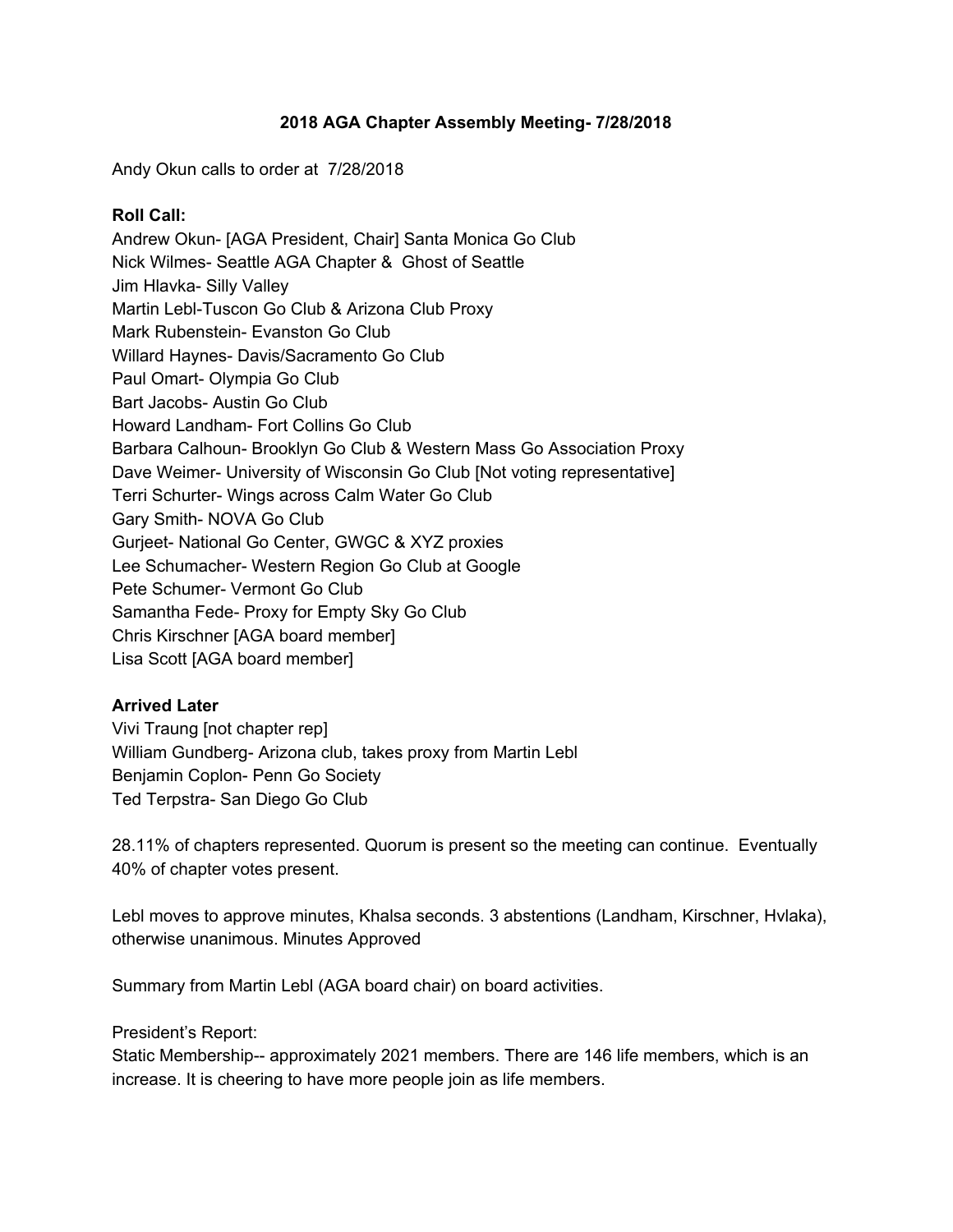Financial Report-- total cash in bank is just over \$600,000. A little over \$200,000 held in long-term liability. Some additional money for organizations that have hosted congresses to be pulled for activities consistent with the organization. \$90,000 from Google to be spent on professional tournament. We are spending more money on strong players rather than anyone else, partially because we need to deliver on the professional system and as prize money for the Masters tournament. \$6700 has gone back to chapters through the chapter reward system. There's been growth this year, but we have \$15k per year available so there's still room for growth.

Rubenstein: Is there a way to know what the rewards are for?

Khalsa: Currently not, but I'll try to do that.

Haynes: Do we get warning if the points are about to expire?

Khalsa: No, but we haven't expired any points so far. Our rule is if you haven't used points in 2 years. We'll notify people if points are going to be expired. There's also a bucket of reward points that can be used for state championships.

Okun: We will continue with the broadcasts, because it seems like the community is benefiting from them. This is an expenditure. Last year we had a surplus of 11k, partially because we had a congress surplus. We can afford to spend a little more each year. We are also starting to invest. The budget that the board approved yesterday has an increase in order to have pro tournaments and qualifications. Pro qualifications have been on hiatus since Myungwan Kim left. We tried to get the same sponsor as the European Go Association but that fell through

Schumer: How many american pros are there right now? [5] It would be nice to have their information and bios on the website.

Okun: We made money this year on broadcasting (\$600) but that is less than expenses.

Okun: There will be an increase in international activities this year: a revitalization of the Mind Sports events and invitations from China, Japan, and Korea. We may also need more rules to account for potential cheating associated with Go AIs, particularly online. We haven't had any issues, but we need to get ahead of it.

Landham: There are some tournaments that ban cellphones

Okun: At go congress, the masters room / strong players room they have to drop off their cell-phones.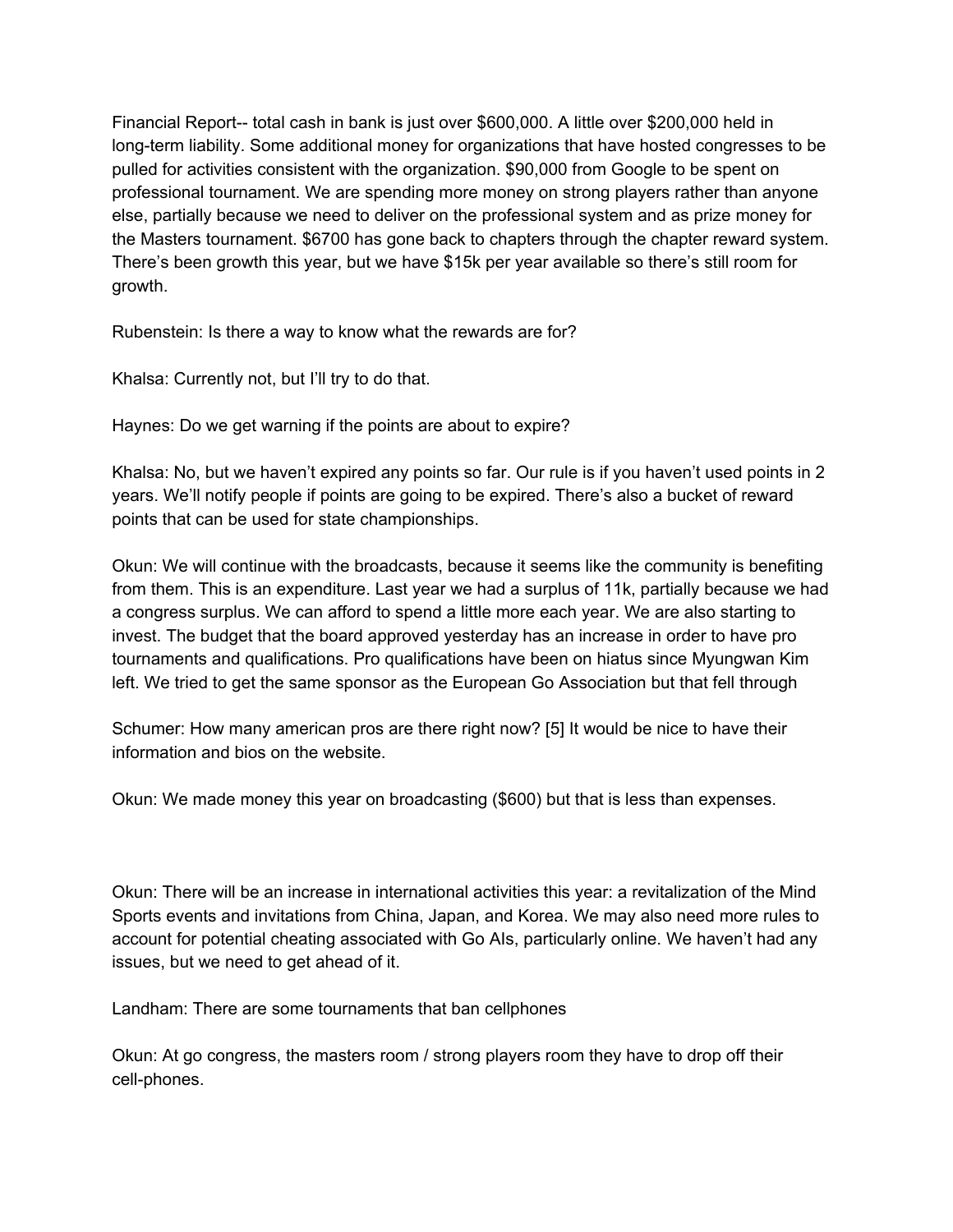Lebl: This isn't practical for the bigger tournaments

Scott: Plus, people may have needs that they can't give up their cellphones during tournaments

Kirschner: Is there a small group working on this so that we can give some guidance?

Okun: Yes

Hvlaka: But cellphones are going to be the least of our worries (eye glasses).

Lebl: Maybe we should do metal detectors.

Fede: I think that is impractical, because of medical devices etc.

Hvlaka: It may just need to be an honor system. We need rules in place but enforcement may be honor system based. Violations would have severe consequences (bans).

[Cross-talk about various ways to cheat]

Okun: We're trying to stop the perception of cheating rather than actual cheating.

Kirschner: Current regulations say that you must be able to demonstration to your

Kirschner moves that committee should send any legislation on technology-related cheating to chapters prior to final version. Haynes seconds. Okun abstained (give that it concerns instructions to him), otherwise unanimous. Approved.

### **Update on ranking system certificates**

Les Lanphier [not chapter rep] joins.

Kirschner: The automatic calculations, based on the last 8 years of games for members, will be released soon.

Schumacker: Is this a change in rating mechanism?

Okun: No it's an honorary rank, like martial arts belts. You can also get these certificates by placing in the top 3 of the rating division in the US Go Congress. The other thing is that for high double digit kyus [up to 18kyu] pro teachers who run rating tournaments can grade these [mostly kids] and can give them ranking certificates. It does have to be after a tournament game.

Weimer: What about grandfathering in older people to this ranking system?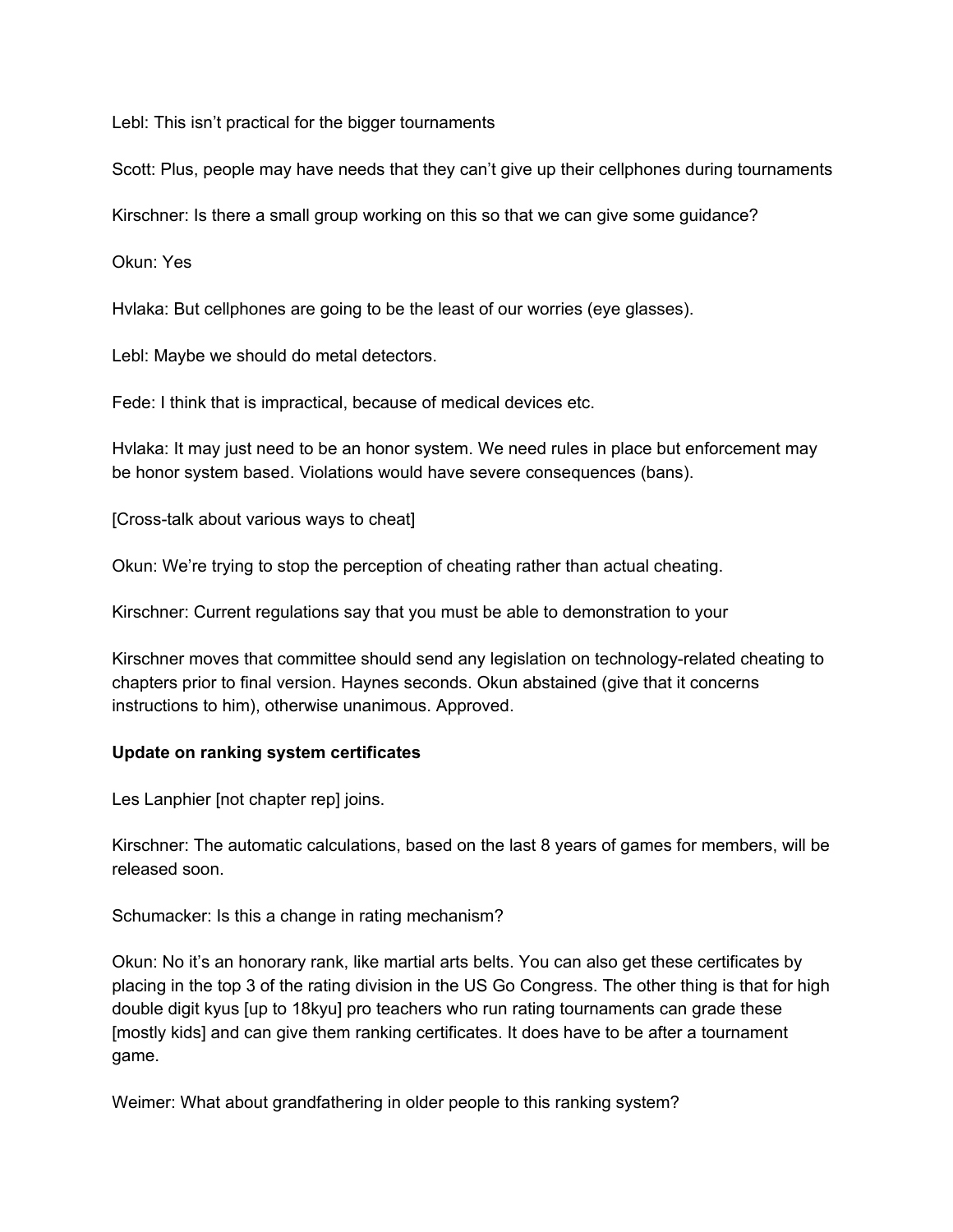Kirschner: We chose 2010 as a start because the data prior to that wasn't clean enough to be used in this way.

Schumaker: Can we also talk about pro ranking? Is there a pro committee to talk about this?

Okun: It's an important issue, but not on the agenda. We need to figure more out about having a serious discussion.

Terpstra: Can these kids come and in and say, this is my rank certificate, I want to play at x rank.

Okun: Yes, statements of pro teachers are already considered evidence enough. Self-promotions are allowed, but not demotions.

Kirschner: These are rated games and AGA members, so the ranks shouldn't be ratings.

Terpstra: As a TD, do I have discretion to ignore ranking certificates?

Okun: Yes

Kirschner: Technically, no one self-promotes, all "self-promotions" are TD-promotions. So TDs have discretion

[cross-talk about self-promotion]

Schumaker: Should the US Open/Masters TD have the same discretion? I think we should discuss whether there should be more consistent policies across the years.

Okun: We will discuss that for next year's Congress.

Scott: Another concern raised about this year's Congress is that we're pairing European style, but doing prizes based on the AGA style. There's a mismatch and it's causing issues.

Gurjeet: It doesn't make sense to do it by bands [our current system]

Schumaker: Is this a problem with OpenGotha or how we use it? [We define the bands.

Scott: In past years, TDs manually did some pairings to do tie-breaking.

Gundberg: I think mixing is okay but tie-breakers should be done manually.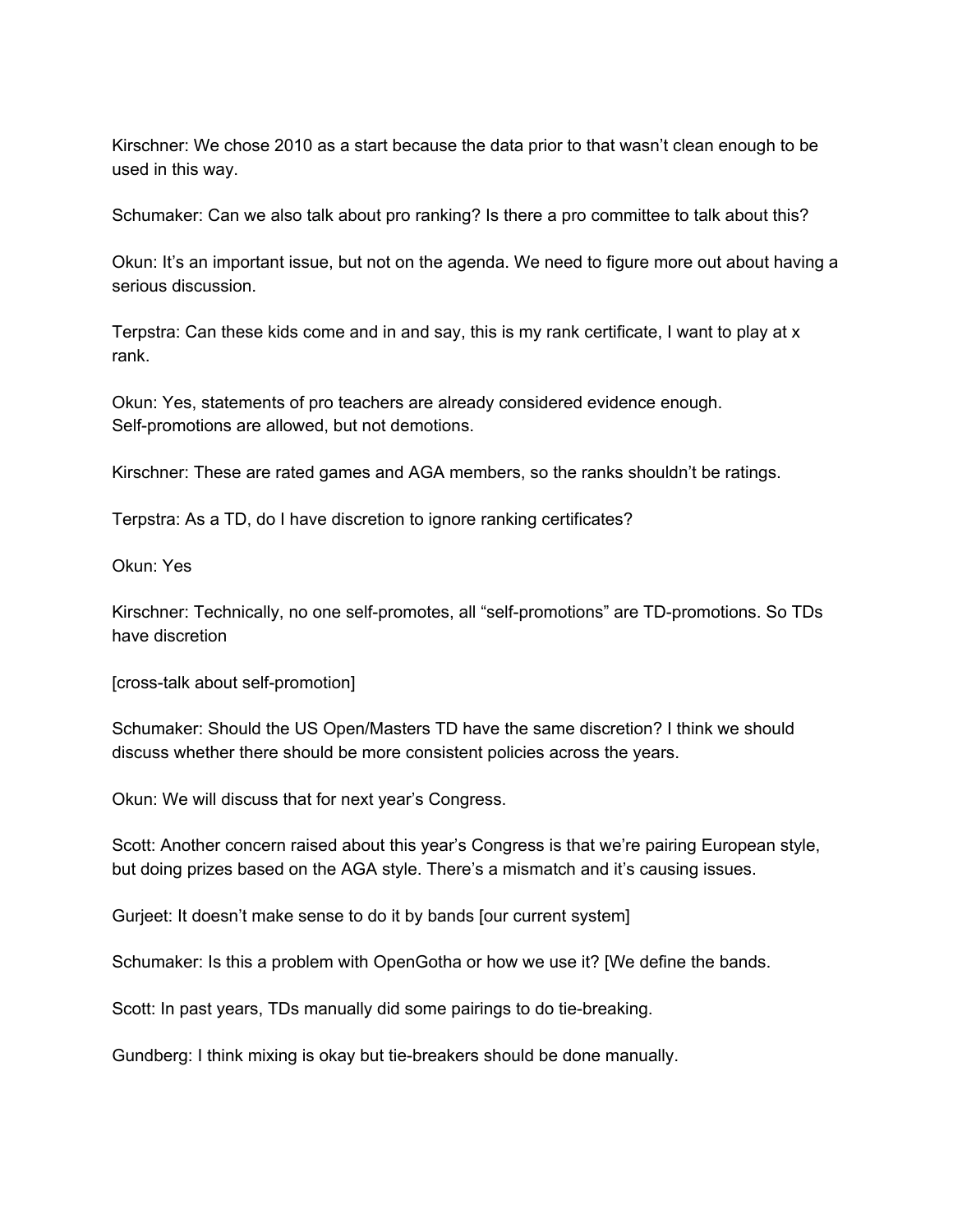Kirschner: Banding is delicate because depending on the number of people per band, the bands should be defined different ways. Doing it on autopilot doesn't work.

## [cross-talk]

Weimer: There's an AGA rule that says if there's a cash prize, prizes can't be split, they must be tie broken

Schumer: I think people should play within their ranks. Why do we have no handicaps when people play up? Ie 5k and 2k even. If we believe in our rating system, why aren't we handicapping appropriately?

Scott: The idea is partially the US Open is supposed to be open.

Okun: But ratings aren't necessarily accurate due to improvements, different systems etc. This process fixes these things. It's supposed to push people rapidly to a proper rating.

[cross-talk--- no consensus: Chair moves us on to next topic]

Okun: Maybe we need to have a special conversation about this at the next congress.

Schumaker moves to make a committee to investigate the US Open pairing polcies, Shumer seconds. Okun agrees to institute that.

# **CODE OF CONDUCT**

Okun: Code of Conduct implementation. We've had several trainings, and I believe we are ready to move forward with it at a full scale.

Scott: After much feedback from the community, the version we've adopted is for the purpose of establishing the AGA as a welcoming community

Kirschner: Everyone has gotten the chance to review this, and the trainings this week were good. But they were not well attended. This CoC is just the first step, we need to be the infrastructure. We'll have a lot of training information on the website, some of which applies to corporate things, but I'm also creating something that is very specific to our organization. There is a hotline for any issues.

Terpstra: I have a question. The CoC says that we will provide an escort if someone feels threatened?

Kirschner: In the extreme event where someone is threatened, we will facilitate individuals to safe locations, including bringing them to law enforcement. I understand that line is confusing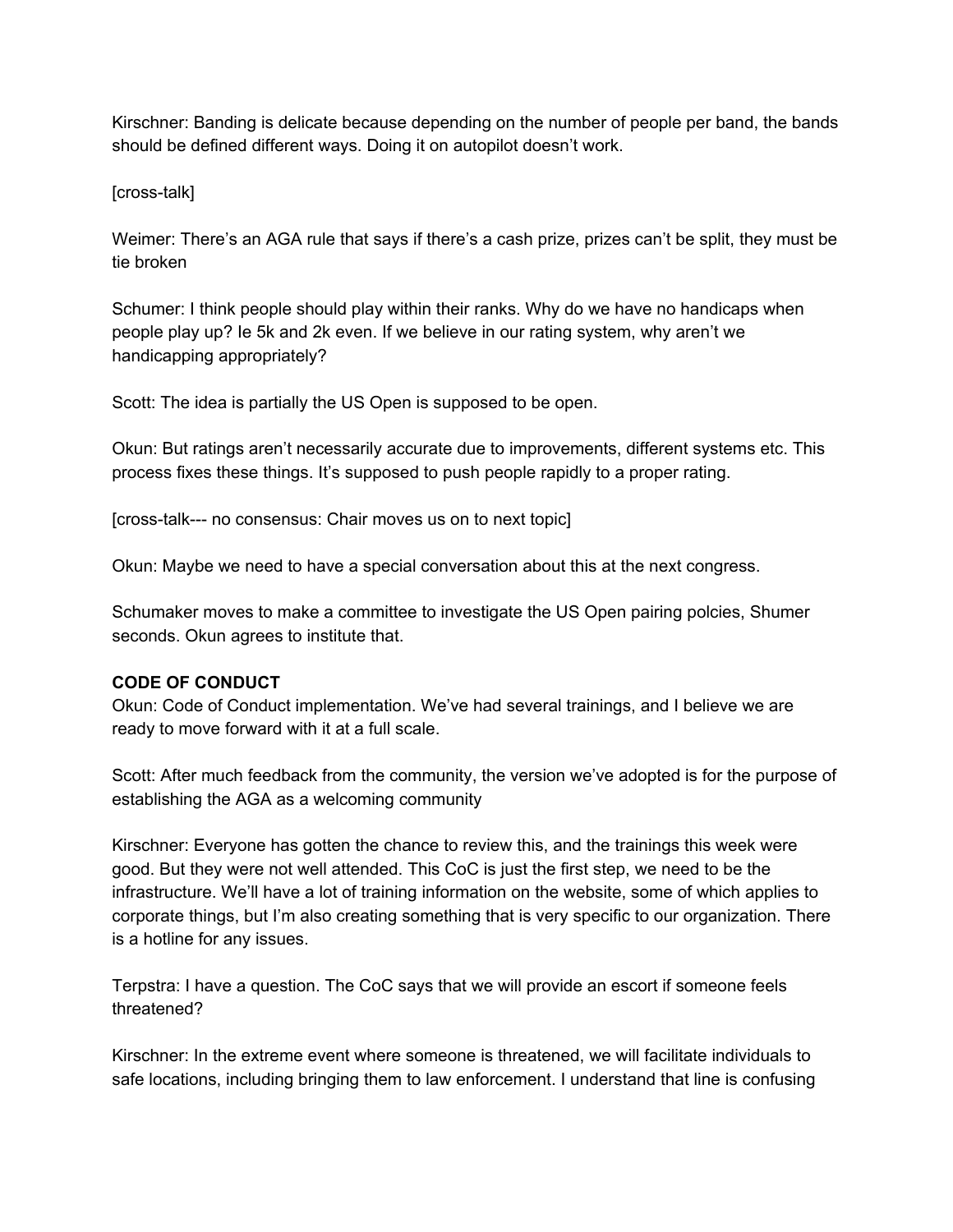and we may need to revise it. But a long standing policy is that a TD if feeling someone is a threat can remove people who may be threatening.

Fede: I imagine the language "for the remainder of the event" may be meant to indicate that the AGA cannot guarantee such things outside of the event.

Schumaker: I would like to express my appreciation for their work creating and implementing this.

Scott: Thank you, and I also want to emphasize that Karoline Li put a lot of work into this.

Kirschner: I just want to emphasize that you should prepare yourself to intervene if you observe poor behavior.

## **STATE CHAMPIONSHIPS**

Okun: Paul [Omart] is the lead guy on this. We encourage everyone to lead state championships

Terpstra will be running the CA tournament over thanksgiving, Coplon already lead the one for Pennsylvania, Rubenstein plans to lead one for IL. Texas is working on it. Tennessee is working on it. Virginia has been distracted with running Go Congress.

[cross talk about CA state championship]

[cross talk about DC statehood]

Coplon: Is this moving towards a regional championship system?

Okun: No, but it could be.

Shumer: Vermont was thinking about it but it seemed too complicated, so people backed out.

Omart: Our goal is to make it as simple for you as possible

Regional tournaments are possible for smaller regions

Rubenstein: I'm going to do two brackets at my next tournament: 1 for the State Championship, and 1 for the normal tournament.

Kirschner: The idea is that this is a developing process and it might change over time.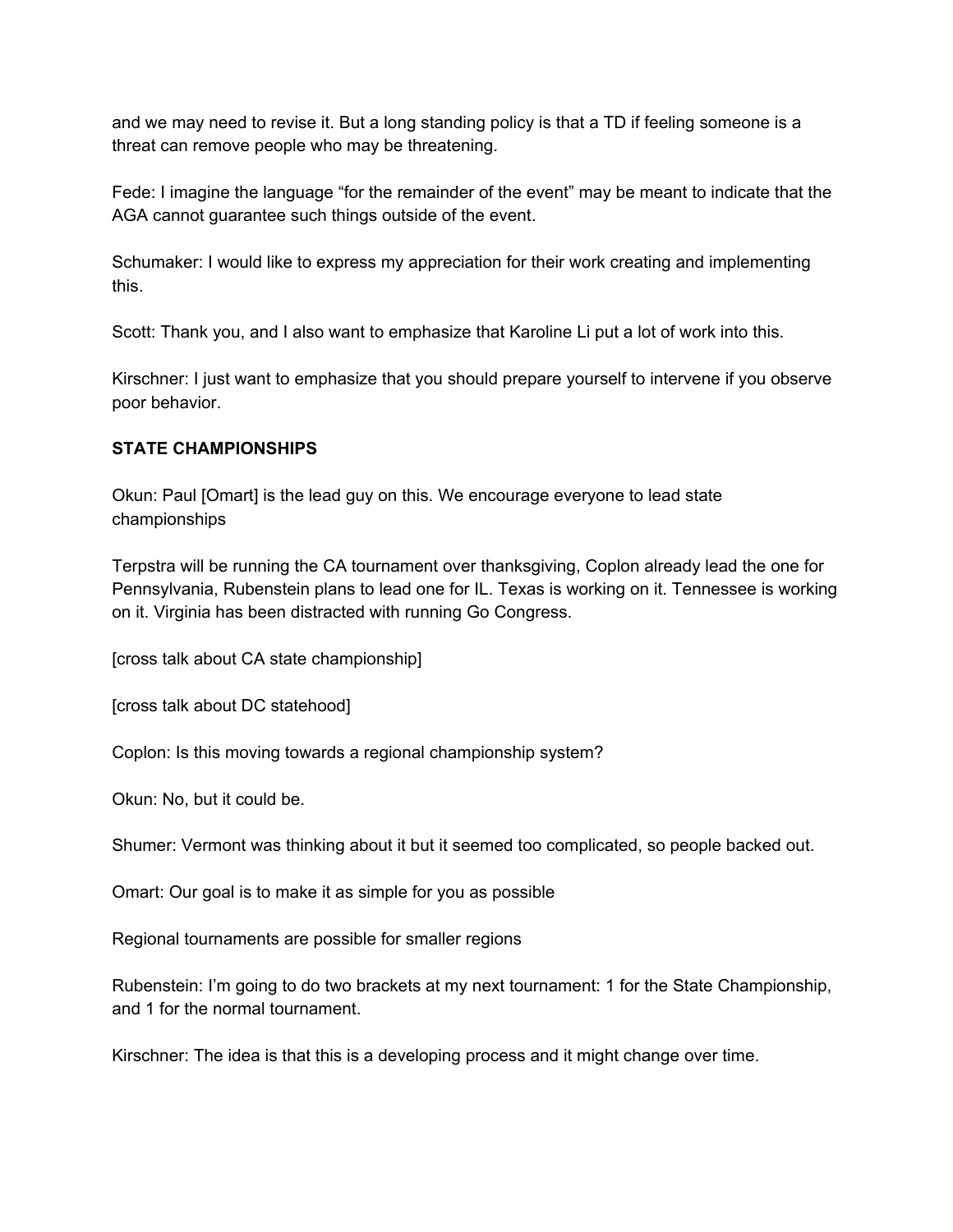Khalsa: So like for the tristate DC-MD-VA area, can we do one tournament and have the 3 state champions? [Yes] What's the financial support for this?

Omart: Trophy money, moral support, some presidential points. There are handouts with information on the website.

Okun: If the money is an issue, perhaps it could be increased. We can discuss this.

Nate: Would chapter points go to the chapter that hosted it or all state chapters?

Kirschner: Chapters need to be in communication. That's the point.

## **NEW BUSINESS**

Lanphier: There are no asian representatives here. Why not? We need to represent our community.

Rubenstein: Why? We're chapter representatives. We represent our chapters in their go playing, not our ethnic background.

Okun: This may be an issue of encou

Kirschner: This is a problem generally in this community's organization, and we need to work very hard to improve it.

Scott: I think this also applies to females in the go community not being welcomed enough.

Gunderson/Traung: Our strong Asian AGA members aren't interested in paying money for AGA membership because there are strong enough players in their own communities.

Hvlaka: Maybe asian people aren't interested in joining clubs.

Fede: This is a problem in all of our leadership and communities, and we should probably look to other NGOs and organizations for how to reach out to encourage

Lebl: Maybe we can work on making more incentive to join.

[cross-talk]

Rubenstein: I would like to see city, state as a thing to sort by "who's coming" on the congress list. [Scott: Okay]. 1 day tournament AGA membership registrations cause issues because they seem as "expired". We need to do something about that.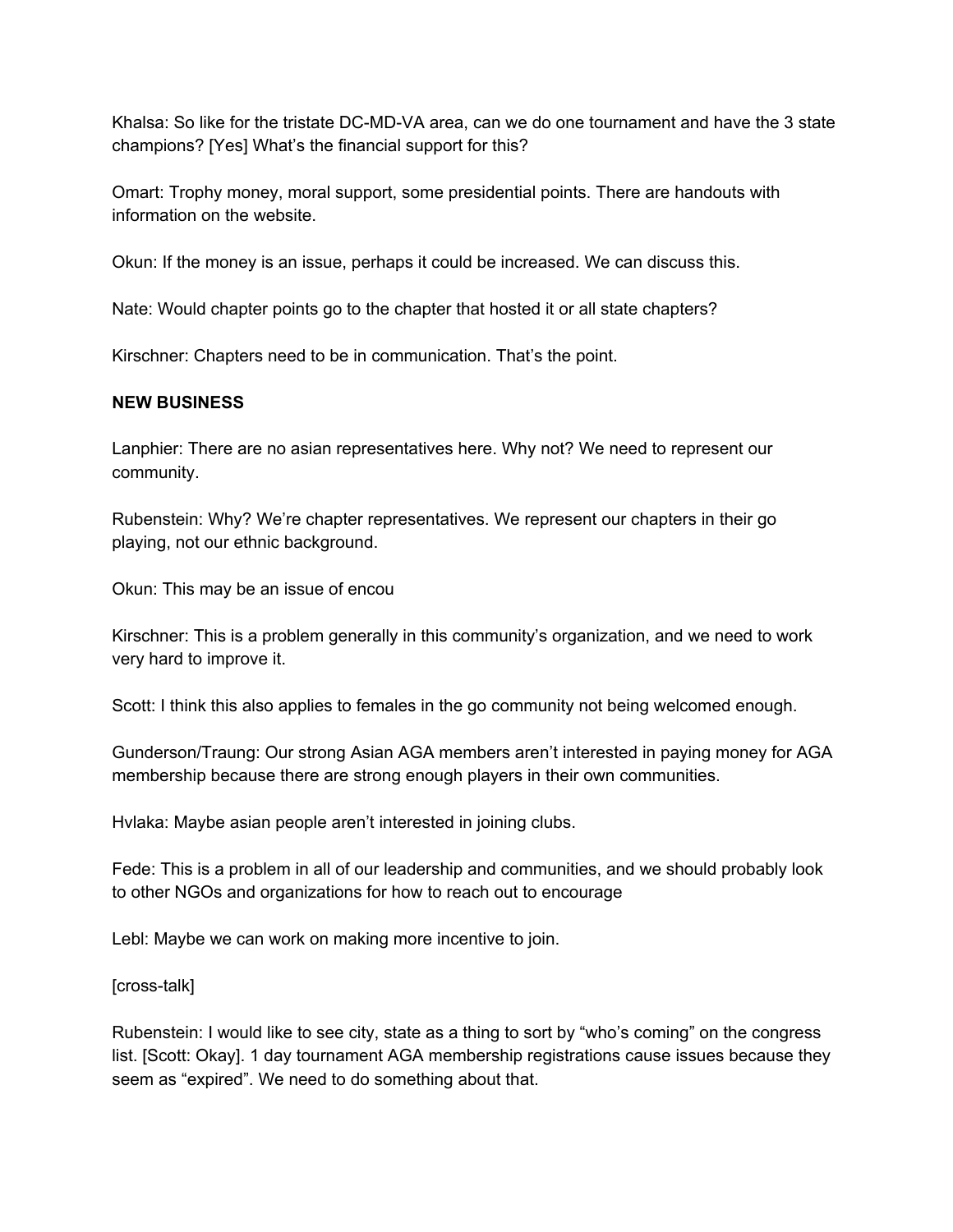Okun: Yes, this is a problem.

Rubenstein: I'd like to volunteer to help you solve it if there are issues [andy accepted]

Wilmes: On our website, a lot of our information on how to play go and run tournaments is outdated, and I think we should update it [agreed upon it].

#### **FUTURE CONGRESSES**

Trying to move to organizing congresses 2 years out.

Dave Weimer: Madison wisconsin-- on the lake boardwalk, adult refreshments on site. Next to State street, which has a lot of restaurants and bars. Can fly into madison airport, or you can fly to chicago [o'hare] and take a bus (3 hrs- \$30) directly to campus. [Description of the building and rooms]. There are elevators. Main playing area is 5000sqft. Catered lunch. Close to state capitol.

Tentative pricing: \$450 adults, \$425 young adult, \$400 youth, \$250 child, \$100 non-player. Break even point is 319.

Standard dorm single-\$60 or \$38 double /night including breakfast, rooms have ac, small fridge. 3 blocks from main playing area

Hotel style- \$124/night single or \$60/night double two blocks from playing area. Limited supply (probably at least 60 rooms)

Lunch is the buffett (\$18/meal) Breakfast in dorm Dining hall next to dorms (\$13/meal) cafeteria [sorta fancy]

No minimums, you don't hurt us by staying off site. We aren't making a profit on the rooms.

Estimate for standard adult player: \$1185. Parking isn't free: \$72/wk. Madison has great paths for biking/walking/running. Swimming available

Rubenstein moves to approve madison as the location for next year's congress, Hvlaka seconds, approved.

Information for gocongress-dev.herokuapp.com/2019 website up.

2020 congress-- Colorado every 10 years. Scouting locations in Ft. Collins. The club there will host, but other cities have clubs that have agreed to help. Lots of local breweries. Closest airport is Denver.